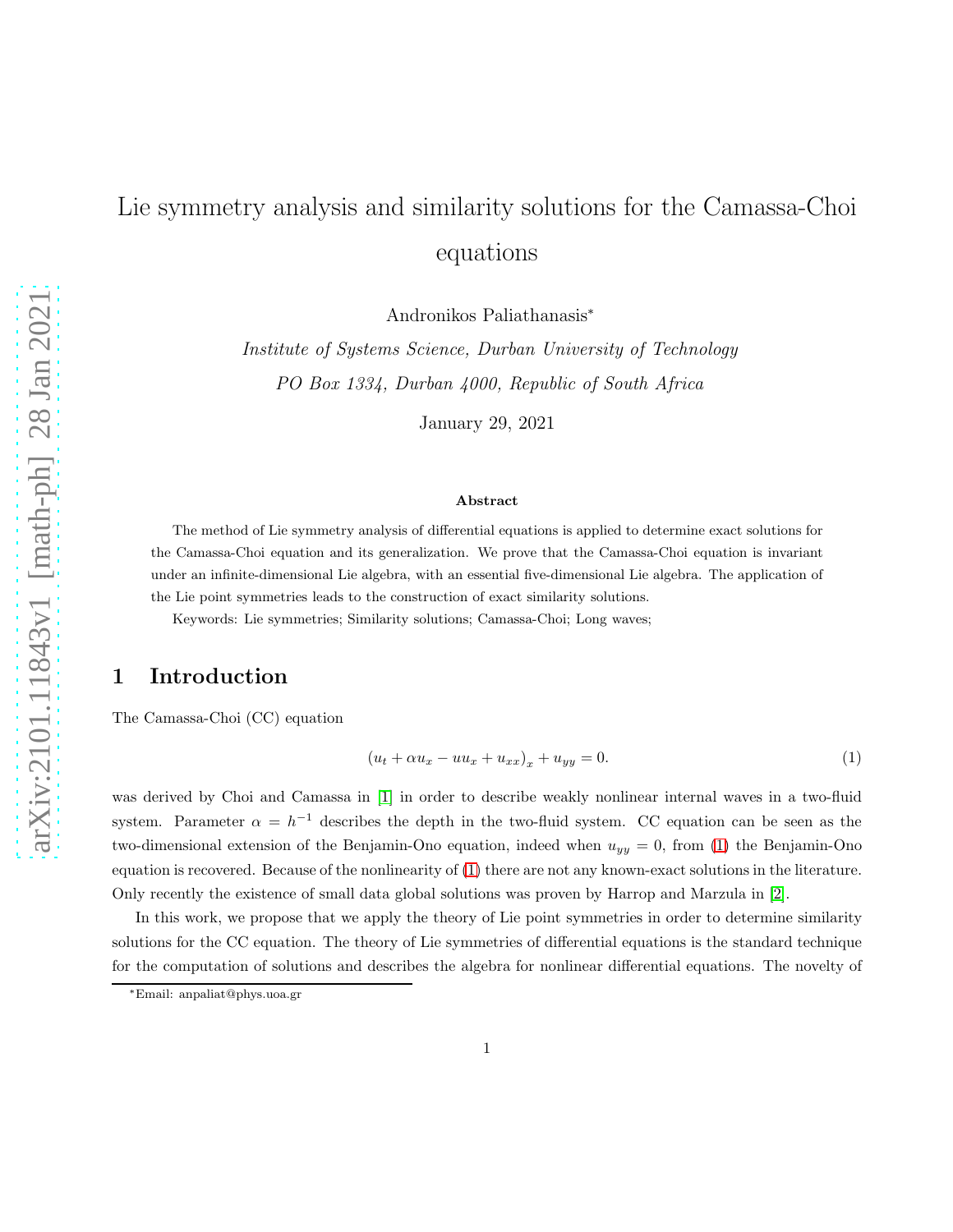the Lie symmetries is that invariant transformations can be found in order to simplify the given differential equation [\[3](#page-10-2)[–9\]](#page-10-3). There is a plethora of applications in the Lie symmetries in the fluid dynamics with important results which have been used to understand the physical properties of the models.

The Lie symmetry analysis of the Camassa-Holm equation has been previously performed in [\[10\]](#page-10-4). Similarity solutions to the shallow water equations with a variable bottom were found in [\[11\]](#page-10-5), while the Lie symmetry analysis of the rotating shallow-water equation was performed in [\[12\]](#page-10-6). The algebraic properties of the Benjamin-Ono equation were studied in [\[13\]](#page-10-7). For other applications in the point symmetries in fluid dynamics we refer the reader to [\[14–](#page-10-8)[16,](#page-10-9) [18\]](#page-10-10) and references therein.

We extend our analysis to the generalized Camassa-Choi (GCC) equation

<span id="page-1-0"></span>
$$
(u_t + \alpha u_x - u^n u_x + \beta u_{xx})_x + u_{yy} = 0.
$$
\n<sup>(2)</sup>

which is the natural generalization of the generalized Benjamin-Ono equation [\[19\]](#page-10-11). For the two equations [\(1\)](#page-0-0), [\(2\)](#page-1-0) we determine the Lie point symmetries while we prove the existence of travel-wave similarity solutions for every value of parameter  $n \geq 1$  and arbitrary depth  $\alpha$ . The plan of the paper is as follows.

In Section [2,](#page-1-1) for the convenience of the reader we briefly discuss the basic properties and definitions of the theory of Lie point symmetries. Sections [3](#page-2-0) and [4,](#page-7-0) include the main new material of our analysis, where we present the algebraic properties for equations [\(1\)](#page-0-0) and [\(2\)](#page-1-0). Finally in Section [5](#page-9-0) we draw our conclusions.

## <span id="page-1-1"></span>2 Preliminaries

In this section, we briefly discuss the theory of Lie point symmetries of differential equations which is the main mathematical tool that we apply in the following.

Consider function  $\Phi$  to describe the map of a one-parameter point transformation such as  $u'(t', x', y') =$  $\Phi(u(t, x, y); \varepsilon)$  where the infinitesimal transformation is expressed as follows

$$
t' = t + \varepsilon \xi^t(t, x, y, u) \tag{3}
$$

$$
x' = x + \varepsilon \xi^x(t, x, y, u) \tag{4}
$$

$$
y' = y + \varepsilon \xi^y(t, x, y, u) \tag{5}
$$

$$
u = u + \varepsilon \eta(t, x, y, u) \tag{6}
$$

where  $\varepsilon$  is the infinitesimal parameter, that is,  $\varepsilon^2 \to 0$ .

From the latter one-parameter point transformation we can define the infinitesimal generator

$$
X = \frac{\partial t'}{\partial \varepsilon} \partial_t + \frac{\partial x'}{\partial \varepsilon} \partial_x + \frac{\partial y'}{\partial \varepsilon} \partial_y + \frac{\partial u'}{\partial \varepsilon} \partial_u,\tag{7}
$$

from where the map  $\Phi$  can be written as follows

$$
\Phi\left(u\left(t,x,y\right);\varepsilon\right) = u\left(t,x,y\right) + \varepsilon X\left(u\left(t,x,y\right)\right),\tag{8}
$$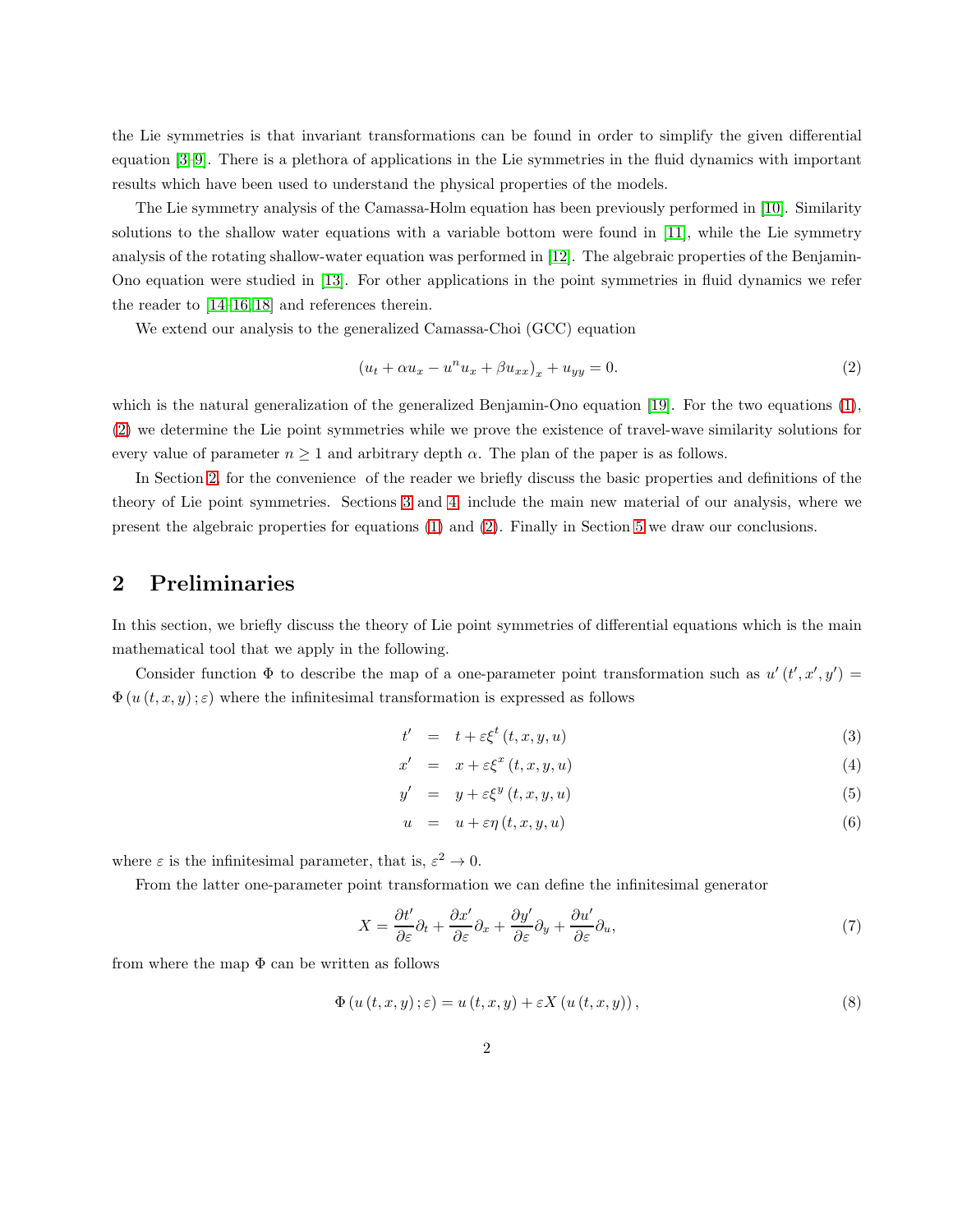that is,

$$
X(u(t,x,y)) = \lim_{\varepsilon \to 0} \frac{\Phi(u(t,x,y);\varepsilon) - u(t,x,y)}{\varepsilon}.
$$
\n(9)

The latter expression defines the Lie derivative of the function  $u(t, x, y)$  with respect to the vector field X, also noted as  $L_Xu$ .

When

$$
L_X u = 0 \tag{10}
$$

then we shall say that  $u(t, x, y)$  is invariant under the action of the one-parameter point transformation with generator the vector field X.

In terms of differential equations, i.e.

$$
\mathcal{H}(u, u_t, u_x, u_y, \ldots) = 0; \tag{11}
$$

then the symmetry condition reads

<span id="page-2-1"></span>
$$
L_X\left(\mathcal{H}\right) = 0 \text{ or } X^{[n]}\left(\mathcal{H}\right) = 0,\tag{12}
$$

where  $X^{[n]}$  describes the nth prolongation/extension of the symmetry vector in the jet-space of variables  $\{u, u_t, u_x, ...\}$  defined as

$$
X^{[n]} = X + \eta_i^{[1]} \partial_{u_i} + \dots + \eta^{[n]} \partial_{u_{i_i i_j \dots i_n}},
$$

where  $u_i = \frac{\partial u}{\partial z^i}$ ,  $z^i = (t, x, y)$  and

$$
\eta_i^{[n]} = D_i \eta^{[n-1]} - u_{ii_2...i_{n-1}} D_j \left(\xi^j\right) , \ i \ge 1. \tag{13}
$$

The main application of the Lie point symmetries is based on the determination of the Lie invariants which are used to define similarity transformations and simplify the given differential equation. The exact solutions which follow by the application of the Lie point symmetries are called similarity solutions.

If  $X$  is an admitted Lie point symmetry, the solution of the associated Lagrange's system,

$$
\frac{dt}{\xi^t} = \frac{dx}{\xi^x} = \frac{dy}{\xi^y} = \frac{du}{\eta},\tag{14}
$$

provides the zeroth-order invariants,  $U^{A[0]}(t, x, u)$  which are applied to reduce the number of independent variables in partial differential equations, or the order in the case of ordinary differential equations.

For more details on the symmetry analysis of differential equations we refer the reader to the standard references [\[20](#page-10-12)[–22\]](#page-11-0).

## <span id="page-2-0"></span>3 Point symmetries of the Camassa-Choi equation

From the symmetry condition [\(12\)](#page-2-1) for the CC equation [\(1\)](#page-0-0) and for the one-parameter point transformation with generator  $X = \xi^1(t, x, y, u) \partial_t + \xi^2(t, x, y, u) \partial_x + \xi^3(t, x, y, u) \partial_y + \eta(t, x, y, u) \partial_u$ , we find the following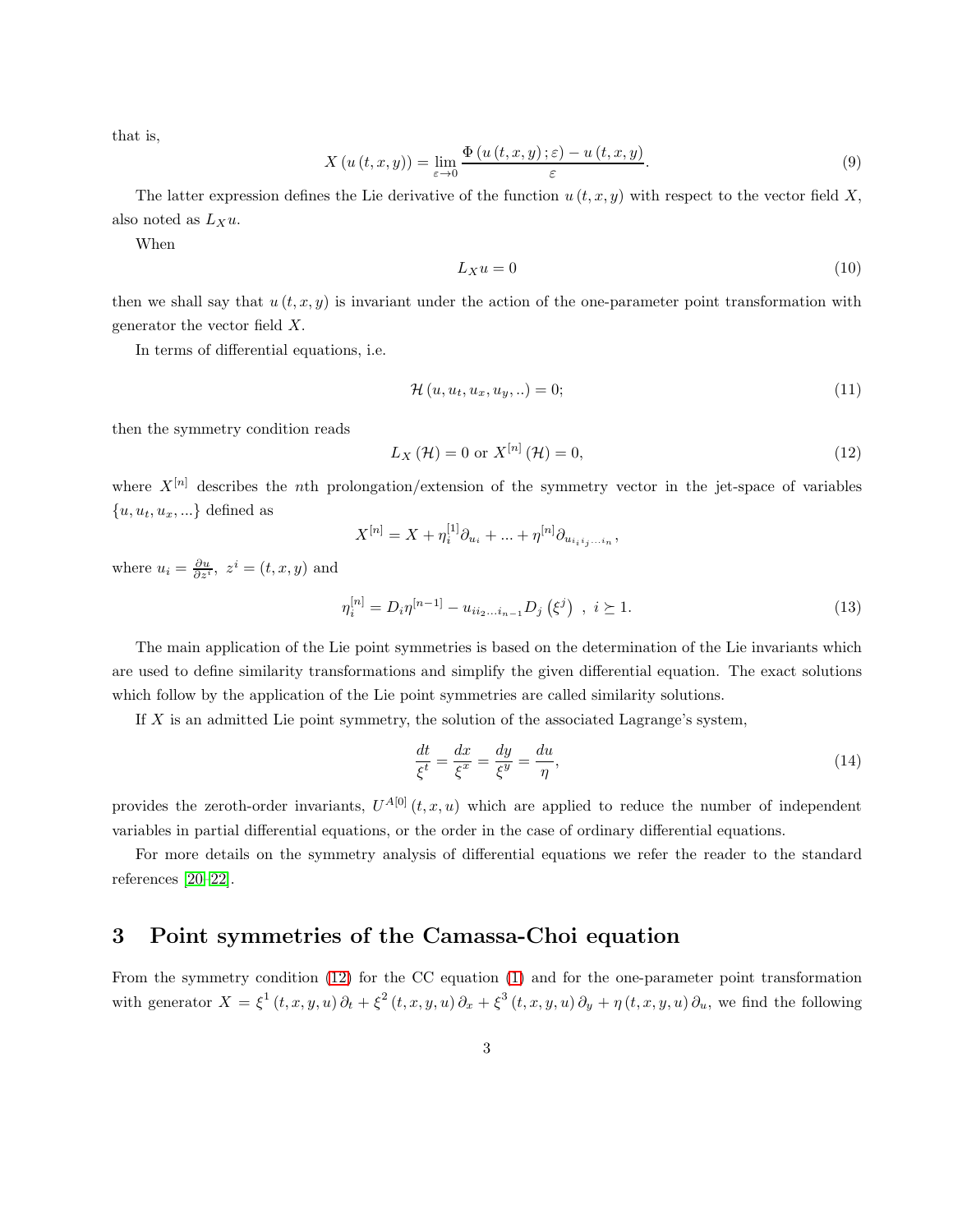system of differential equations

$$
\xi_{,u}^{1} = 0 \ , \ \xi_{,u}^{2} = 0 \ , \ \xi_{,u}^{3} = 0 \ , \ \xi_{,x}^{1} = 0 \ , \ \xi_{,x}^{3} = 0 \ , \ \eta_{,uu} = 0 \ , \tag{15}
$$

$$
\xi_{,x}^{3} + 2\xi_{y}^{1} = 0 \ , \ \xi_{,y}^{3} + 3\xi_{,x}^{2} = 0 \ , \ 2\xi_{,x}^{2} - \xi_{,t}^{1} = 0 \ , \ 2\xi_{,y}^{2} - \xi_{,t}^{3} = 0, \tag{16}
$$

$$
\eta_{,xxx} + (\alpha - u)\eta_{,xx} + \eta_{,yy} + \eta_{,tx} = 0 , \qquad (17)
$$

$$
\eta_{,xu} - \xi_{,yy}^1 = 0 \ , \ 2\eta_{,yu} - \xi_{,yy}^3 = 0 \ , \tag{18}
$$

$$
3\eta_{,xu} - 3\xi_{,xx}^2 + (\alpha - u)\xi_{,x}^2 - \xi_{,t}^2 - \eta = 0,
$$
\n(19)

$$
3\eta_{,xuu} + (\alpha - u)\eta_{,uu} - \xi_{,x}^2 - \eta_{,u} = 0 , \qquad (20)
$$

$$
3\eta_{,xxx} - \xi_{,xxx}^2 + (\alpha - u) \left(2\eta_{,xu} - \xi_{,xx}^2\right) + \eta_{,tu} - \xi_{,yy}^2 - 2\eta_{,x} - \xi_{,tx}^2 = 0. \tag{21}
$$

The generic solution of the latter system is  $X = (c_1 + c_2 (2t)) \partial_t + (c_2x + c_3\phi(t) - \frac{1}{2}c_4\psi_t(t)y) \partial_x + (\frac{3}{2}c_2y + c_4\psi(t)) \partial_y +$  $(c_2(\alpha - u) - c_3\phi_t(t) + c_4\frac{1}{2}\psi_{tt}(t) y)\partial_u$ , where  $c_1, c_2, c_3, c_4$  are constants of integration and  $\phi(t)$ ,  $\psi(t)$  are arbitrary functions.

Therefore, the Lie point symmetries of the CC equation [\(1\)](#page-0-0) are

<span id="page-3-0"></span>
$$
X_1 = \partial_t, \quad X_2 = 2t\partial_t + x\partial_x + \frac{3}{2}y\partial_y - (u - \alpha)\partial_u,
$$
\n
$$
(22)
$$

<span id="page-3-1"></span>
$$
X_3(\phi) = \phi(t)\,\partial_x - \phi_t(t)\,\partial_u\,,\,\, X_4(\psi) = \psi(t)\,\partial_y - \frac{1}{2}\psi_t(t)\,y\partial_x + \frac{1}{2}\psi_{tt}(t)\,y\partial_u\,.
$$
 (23)

Surprisingly, the CC equation admits infinity Lie point symmetries.

The commutators of the Lie point symmetries are

<span id="page-3-2"></span>
$$
[X_1, X_2] = 2X_1, [X_1, X_3(\phi)] = (X_3(\phi_t)), [X_1, X_4(\psi)] = (X_4(\psi_t)),
$$
\n(24)

$$
[X_2, X_3(\phi)] = X_3(\phi - 2t\phi_t), [X_2, X_4(\psi)] = X_4\left(\frac{3}{4}\psi - 2t\psi_t\right), [X_3(\phi), X_4(\psi)] = 0, \quad (25)
$$

$$
[X_3(\phi), X'_3(\chi)] = 0, [X_4(\psi), X_4(\xi)] = \frac{1}{2}(X_3(\xi\psi_t - \psi\xi_t)).
$$
\n(26)

from where we observe that they form an infinity-dimensional Lie algebra. The existence of the infinity number of symmetries it is not a real surprise. From  $X_3$  we determine the similarity transformation  $u = -(\ln \phi(t))_{,t} x +$  $U\left(t,y\right)$  where  $U\left(t,y\right) = \frac{1}{2}$  $\frac{\phi_{,tt}}{\phi}y^2 + U_1(t)y + U_0(t)$  solves the reduced equation, functions  $U_1(t)$ ,  $U_0(t)$  are arbitrary functions.

In the special case where  $\phi(t)$  and  $\psi(t)$  are constants, without loss of generality we assume that  $\phi(t)$  $\psi(t) = 1$ , the Lie point symmetries are simplified as

<span id="page-3-3"></span>
$$
X_1' = \partial_t, \quad X_2' = 2t\partial_t + x\partial_x + \frac{3}{2}y\partial_y - (u - \alpha)\partial_u, \quad X_3' = \partial_x, \quad X_4' = \partial_y \tag{27}
$$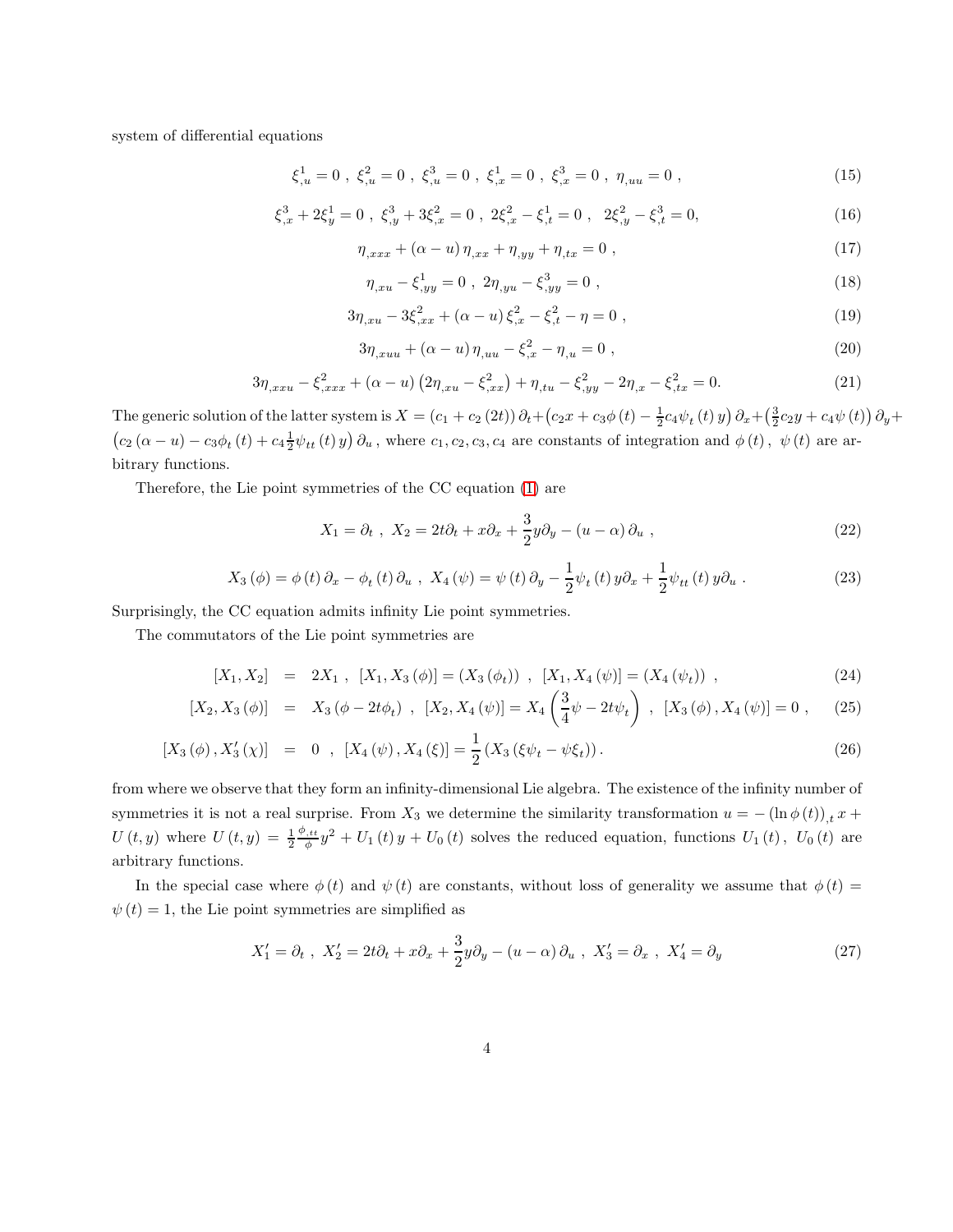<span id="page-4-0"></span>Table 1: Commutators for Lie point symmetries of CC which form a finite-dimensional Lie algebra

|              | $X'_1$  | $X_2'$             | $X_3'$ | $X_4'$            |
|--------------|---------|--------------------|--------|-------------------|
| $X_1'$       |         | $2X'_1$            |        |                   |
| $X_2^\prime$ | $2X'_1$ | 0                  | $X_3'$ | $\frac{3}{2}X_3'$ |
| $X'_3$       |         | $-X_3'$            |        |                   |
|              |         | $-\frac{3}{2}X_3'$ |        |                   |

with commutators

<span id="page-4-1"></span>
$$
[X'_1, X'_2] = 2X'_1, [X'_1, X'_3] = 0, [X'_1, X'_4] = 0,
$$
\n(28)

$$
[X'_2, X'_3] = X'_3, [X'_2, X'_4] = \frac{3}{2}X'_3, [X'_3, X'_4] = 0.
$$
 (29)

However, there are not any finite-dimensional closed Lie algebras for arbitrary functions of  $\phi(t)$  and  $\psi(t)$ . The commutators of the latter finite-dimensional Lie algebra are presented in Table [1.](#page-4-0)

Let us demonstrate that by assuming  $\phi(t) = \phi_1 + \phi_2 e^{\omega_1 t}$  and  $\psi(t) = \psi_1 + \psi_2 e^{\omega_2 t}$ . Then from [\(22\)](#page-3-0), [\(23\)](#page-3-1) it follows that the CC equation admits six Lie point symmetries which are the vector fields

<span id="page-4-2"></span>
$$
X'_1, X'_2, X'_3, X'_4, X'_5 = e^{\omega_1 t} (\partial_x - \omega_1 \partial_u), X'_6 = e^{\omega_1 t} \left( \partial_y - \frac{\omega_2}{2} y \partial_x + \frac{\omega_2^2}{2} y \partial_u \right)
$$
(30)

with commutators [\(28\)](#page-4-1), [\(29\)](#page-4-1) and

$$
[X'_1, X'_5] = \omega_1 X'_5, [X'_1, X'_6] = \omega_2 X'_6, [X'_2, X'_5] = e^{\omega_1 t} ((1 - \omega_1 t) \partial_x + \omega_1 (1 + 2\omega_1 t) \partial_u), \quad (31)
$$

$$
[X_2', X_6'] = e^{\omega_{2t}} \left( \frac{(3 - 4\omega_2 t)}{2} \partial_y + \frac{(1 + 4\omega_2 t)}{4} \omega_2 y \partial_x - \frac{(5 + 4\omega_2 t)}{4} \omega_2^2 y \partial_u \right) , \tag{32}
$$

$$
[X'_3, X'_5] = 0, [X'_3, X'_6] = 0, [X'_4, X'_6] = \frac{\omega_2}{2} e^{\omega_2 t} (\partial_t - \omega_2 \partial_u).
$$
 (33)

from where it is clear that the symmetry vectors [\(30\)](#page-4-2) do not form a closed Lie algebra.

We want to constraint functions  $\phi(t)$ , and  $\psi(t)$  such that the admitted Lie symmetries to form a closed Lie algebra of five-dimension with a different basis. In particular we focus on the case where the coefficients of the commutators  $(24)-(26)$  $(24)-(26)$  are constants. Thus we end up with the system of equations

<span id="page-4-3"></span>
$$
\{\phi = c_1 \phi_t , \phi = c_2 \phi - 2t \phi_t \} \text{ or } \{\phi = c'_1 \phi_t , \phi_t = c'_2 (\phi - 2t \phi_t) \},
$$
\n(34)

and

<span id="page-4-4"></span>
$$
\left\{\psi = c_3\psi_t, \ \psi = c_4\left(\frac{3}{4}\psi - 2t\psi_t\right)\right\} \text{ or } \left\{\psi' = c_3\psi_t, \ \psi'_t = c_4\left(\frac{3}{4}\psi - 2t\psi_t\right)\right\},\tag{35}
$$

with constraint equations

<span id="page-4-5"></span>
$$
\xi = \xi \psi_t - \psi \xi_t, \text{ where } \xi = \phi, \text{ or } \xi = \phi_t \text{ or } \xi = (\phi - 2t\phi_t). \tag{36}
$$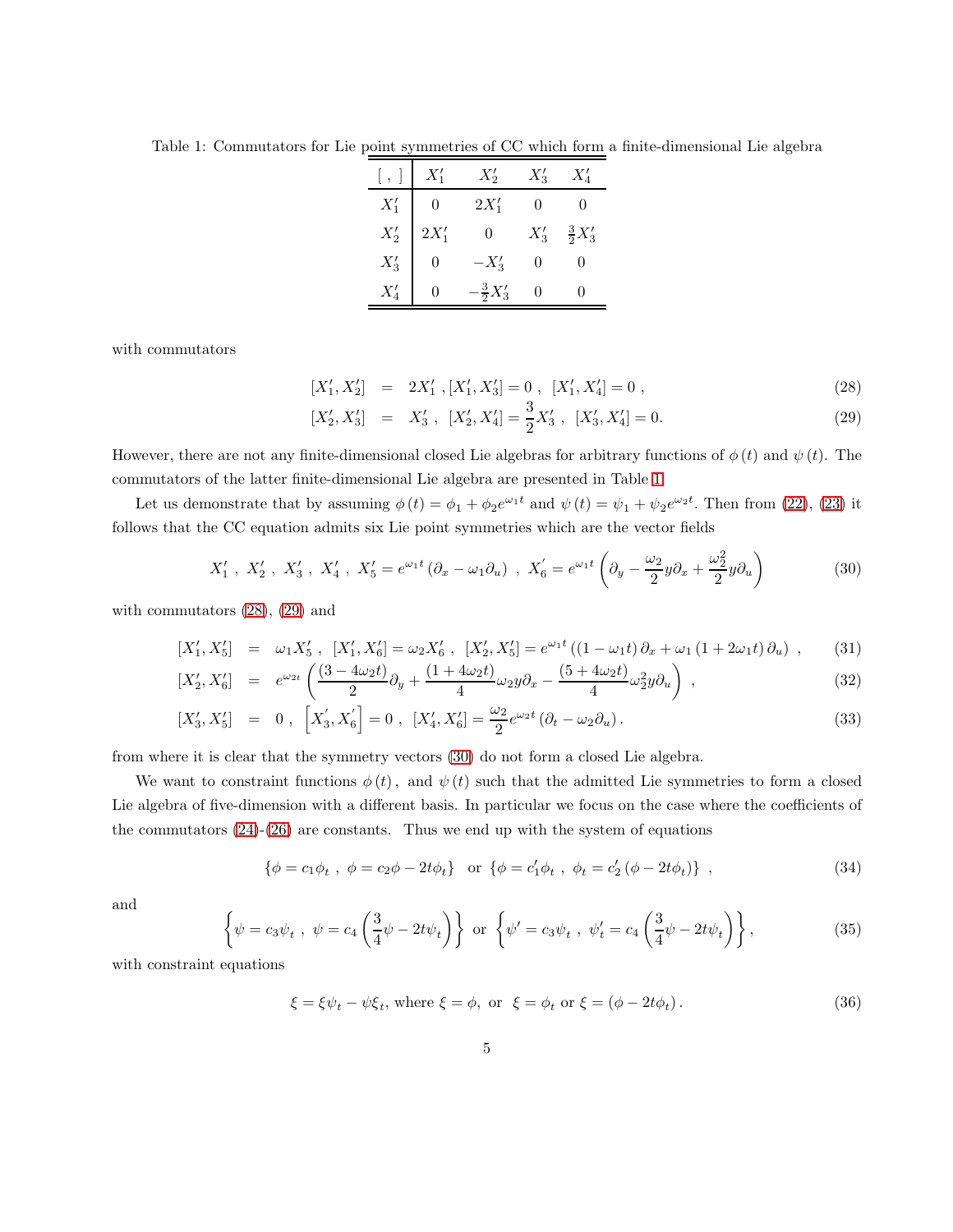Therefore, from [\(34\)](#page-4-3), [\(35\)](#page-4-4) and [\(36\)](#page-4-5) it follows that the unique possible admitted five-dimensional Lie algebra is that of [\(27\)](#page-3-3) for  $\phi(t) = const.$  and  $\psi(t) = \psi_0 + \psi_1 t$ . Of course there are additional finite dimensional Lie algebras, for instance any set of generators constructed by  $X_3$  form a Lie algebra; however this specific fivedimensional Lie algebra has the novelty that it can provide a plethora of different similarity transformations, while for instance the similarity transformations which follow by  $X_3$  are all of the same family.

Proposition 1 The CC equation [\(1\)](#page-0-0) is invariant under infinity Lie point symmetries which form the Lie algebra  $\{A_{2,1}\otimes_A A_\infty\otimes_A A_\infty\}$  in the Morozov-Mubarakzyanov classification scheme [\[25](#page-11-1)[–28\]](#page-11-2). However, there exists a five-dimensional subalgebra consisted by the vector fields  $\{X_1, X_2, X'_3, X'_4, X_5 = t\partial_y - \frac{1}{2}y\partial_x\}$  and form the Lie algebra  $A_{5,19}^{ab}$  in the Patera-Winternitz classification scheme [\[29,](#page-11-3) [30\]](#page-11-4). This five-dimensional Lie algebra provides the maximum number of alternative families of similarity transformations.

As we shall see in the following, this five-dimensional Lie algebra plays a significant role in the study of the Lie point symmetries for the GCC equation [\(2\)](#page-1-0). We proceed with the application of the Lie point symmetries for the derivation of similarity solutions.

#### 3.1 Similarity Solutions for the Camassa-Choi equation

Let us not apply the Lie point symmetries found in the previous section in order to find similarity solutions for the CC equation [\(1\)](#page-0-0). The CC equation is a third equation of three independent variables. By applying the Lie point symmetries in partial differential equations we reduce the number of the independent variables. Hence, in order to reduce the CC equation to an ordinary differential equation we should apply two symmetry vectors. However, not all the symmetry vectors survive through the reduction process. In particular, if a given differential equation admits the two symmetry vectors  $\Gamma_1, \Gamma_2$  with commutator  $[\Gamma_1, \Gamma_2] = c\Gamma_2$ , where c may be zero, then reduction of the differential equation with respect to the symmetry vector  $\Gamma_2$  provides that the reduced equation inherits the symmetry vector  $\Gamma_1$ , while reduction with  $\Gamma_1$  provides a differential equation where  $\Gamma_2$  is not a point symmetry when  $c \neq 0$  [\[24\]](#page-11-5). It is clear, that if we want to perform a second reduction for the differential equation we start by considering the symmetry vector  $\Gamma_2$ .

Therefore, by using the results of Table [1](#page-4-0) we find that the reduction with the symmetry vectors  $\{X'_1, X'_3, X'_4, X'_3 + X'_4\}$ gives reduced equations which inherits some of the symmetries of the original equation. However, the application of the symmetry vectors  $\{X'_1, X'_3, X'_4\}$  gives time-independent or static solutions which are not solutions of special interests solutions. Hence, we focus on the reduction which follows by the symmetry vector  $X'_3 + X'_4$ .

From the Lie point symmetry  $X_{34} = X'_3 + X'_4$  we calculate the invariants

$$
t, w = y - x, u = U(t, w).
$$
\n(37)

By using the latter invariant functions equation [\(1\)](#page-0-0) is reduced to the following partial differential equation

<span id="page-5-0"></span>
$$
U_{www} + (U_w)^2 - (1 - U + h_0)U_{ww} + U_{wt} = 0.
$$
\n(38)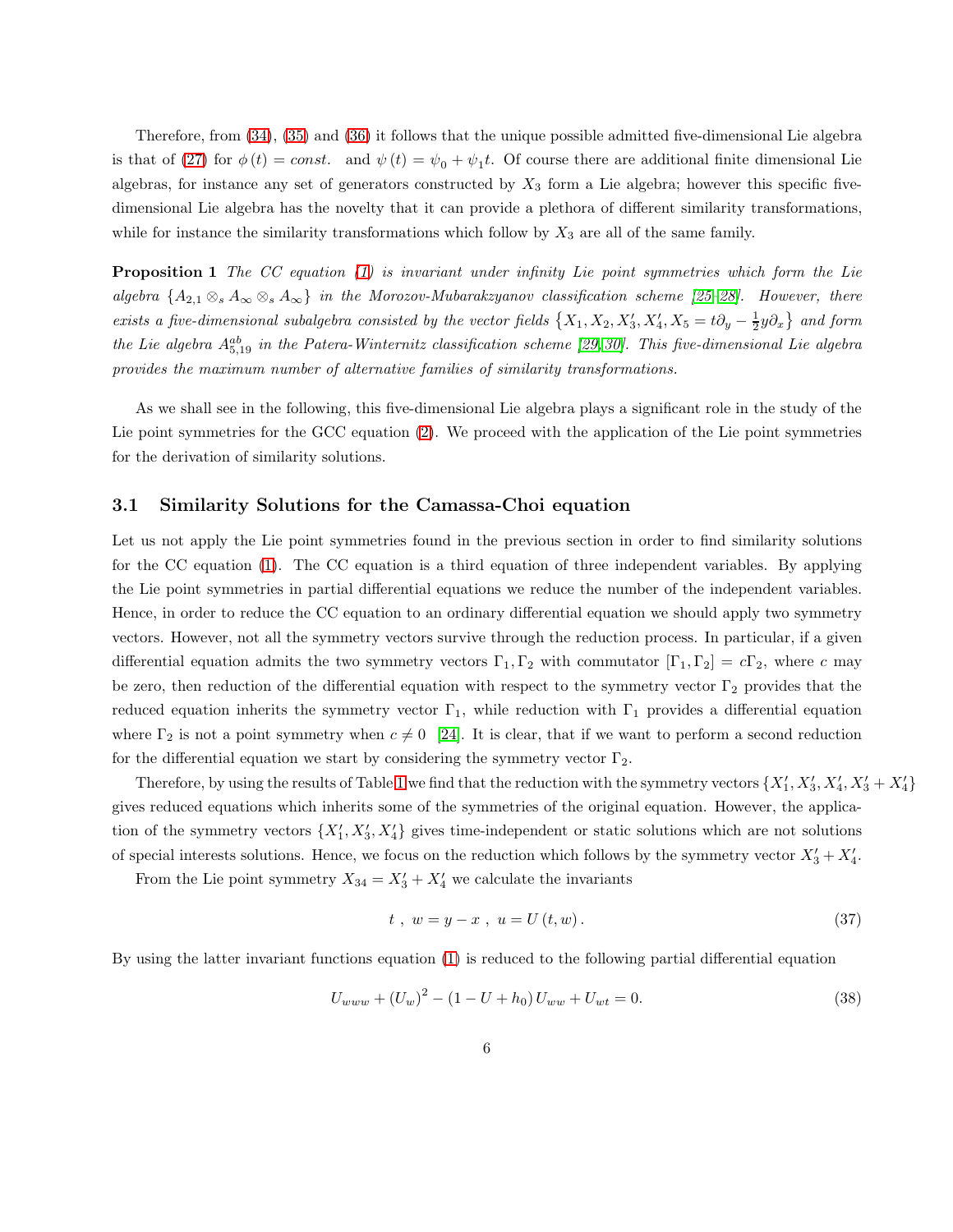In order to proceed with the reduction we should derive the Lie point symmetries of [\(38\)](#page-5-0). Hence, by applying the Lie symmetry condition we find that equation [\(38\)](#page-5-0) is invariant under the Lie point symmetries

$$
Z_1 = \partial_t, Z_2 = 2t\partial_t + w\partial_w + (h_0 + 1 - U)\partial_U,
$$
\n
$$
(39)
$$

$$
Z_3 = t^2 \partial_t + tw \partial_w + [(h_0 + 1 - U)t + w] \partial_U , \qquad (40)
$$

$$
Z_4 = \phi(t)\,\partial_w + \phi_t \partial_U. \tag{41}
$$

Vector fields  $Z_1$ ,  $Z_2$  and  $Z_4$  are reduced symmetries, while  $Z_3$  is a new symmetry for the reduced equation [\(38\)](#page-5-0). It is important to mention that  $Z_4$  describes an infinity number of symmetries, hence the reduced equation [\(38\)](#page-5-0) admits infinity number of Lie point symmetries as the "mother" equation [\(1\)](#page-0-0). On the other hand, Lie point symmetries  $\{Z_1, Z_2, Z_3\}$  form a closed Lie algebra, known as  $SL(2, R)$ .

The application of  $Z_4$  in [\(38\)](#page-5-0) provides the linear second-order ODE  $\phi_{tt} = 0$ , where  $U(t, w) = U_0(t) + \frac{\phi_t}{\phi}w$ , where  $U_0(t)$  is an arbitrary function. Therefore, the similarity solution is derived to be

$$
U(t, w) = U_0(t) + \frac{\phi_1}{\phi_1 t + \phi_0} w.
$$
\n(42)

Reduction with respect the symmetry vector  $Z_1$  of equation [\(38\)](#page-5-0) provides the third-order ODE

<span id="page-6-0"></span>
$$
Y_{www} + (Y_w)^2 - YY_{ww} = 0, \ U(t, w) = Y(w) + 1 + h_0, \ w = x \tag{43}
$$

which admit two point symmetries the reduced symmetries  $Z_2$ , and  $Z_3$ . Equation [\(43\)](#page-6-0) can be integrated as follows

<span id="page-6-1"></span>
$$
Y_{ww} + YY_w + Y_0 = 0,\t\t(44)
$$

where the latter equation can be solved in terms of quadratics. Indeed for the integration constant  $Y_0 = 0$ , the general solution is

$$
Y(w) = Y_0 \tanh\left(\frac{w - w_0}{2c}\right),\tag{45}
$$

while in general equation [\(44\)](#page-6-1) becomes

$$
Y_w + \frac{1}{2}Y^2 + Y_0w + Y_1 = 0.
$$
\n(46)

The application of the Lie symmetry vector  $Z_2$  provides the reduced third-order ODE

$$
2\bar{Y}_{\sigma\sigma\sigma} + (\sigma - 2(1+\bar{Y}))\bar{Y}_{\sigma\sigma} - 2\bar{Y} = 0 , \qquad (47)
$$

where now  $U(t, w) = 1 + h_0 + \frac{Y(\sigma)}{\sqrt{t}}$ ,  $\sigma = \frac{w}{\sqrt{t}}$ . The latter equation can be easily integrated as follows

$$
2\bar{Y}_{\sigma\sigma} - \bar{Y} - (2\bar{Y} - \sigma)\bar{Y} + \bar{Y}_0 = 0
$$
\n(48)

or

$$
2\bar{Y}_{\sigma} + \bar{Y}^2 - \sigma \bar{Y} + \bar{Y}_0 \sigma + \bar{Y}_1 = 0.
$$
\n
$$
(49)
$$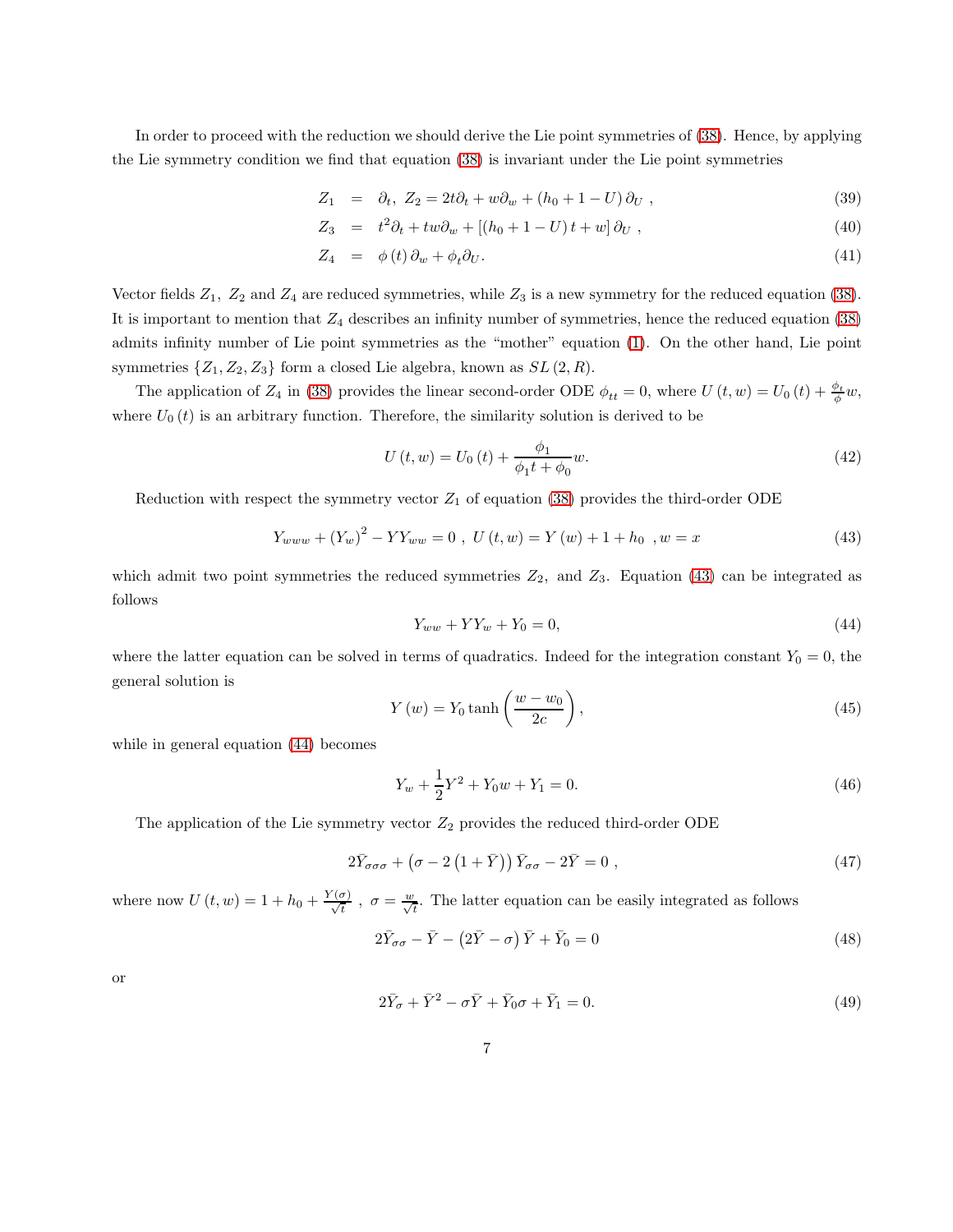In a similar way, the reduction with respect to the Lie symmetry vector  $Z_3$  gives the solution

$$
U(t, w) = \frac{w}{t} + h_0 + 1 + \frac{Y'(\lambda)}{t}, \ \lambda = \frac{w}{t}, \tag{50}
$$

where  $Y'(\lambda)$  is given by the following first-order ODE

$$
Y'_{\lambda} + \frac{1}{2} (Y')^2 + Y_0 \lambda + Y_1 = 0.
$$
 (51)

It comes as no surprise that the reduction with the three elements of the  $SL(2,R)$  provides similar reduced equations. That is because the three symmetry vectors are related with similarity transformations as well as also the reduced equations are related, for more details we refer the reader to [\[23\]](#page-11-6).

Finally, reduction with the vector field  $Z_1 + Z_4$ , for  $\phi(t) = 1$ , provides travel-wave solution and the reduced equation is that of [\(43\)](#page-6-0) where  $w = t - x$ .

Similarly, the reduction of CC equation [\(1\)](#page-0-0) with respect the symmetry vector  $X_{14} = X'_1 + X'_4$ , provides a travel-wave solution, as before. Therefore, we conclude that travel-wave solutions exist for the CC equation.

<span id="page-7-0"></span>We proceed our analysis by studying the invariant point transformations for the GCC equation [\(2\)](#page-1-0).

## 4 Point symmetries of the generalized Camassa-Choi equation

The Lie point symmetries of the GCC equation [\(2\)](#page-1-0) are

$$
Y_1 = \partial_t, \quad Y_2 = 2t\partial_t + x\partial_x + \frac{3}{2}y\partial_y - \frac{1}{n}u\partial_u \tag{52}
$$

$$
Y_3 = \partial_x, \ Y_4 = \partial_y, \ Y_5 = 2t\partial_y - y\partial_x,
$$
\n
$$
(53)
$$

when  $\alpha = 0$  and

$$
\bar{Y}_1 = \partial_t, \ \ \bar{Y}_2 = \partial_x, \ \bar{Y}_2 = 2t\partial_t + (x + \alpha t)\partial_x + \frac{3}{2}y\partial_y - \frac{1}{n}u\partial_u \tag{54}
$$

$$
\bar{Y}_3 = \partial_x , \ \bar{Y}_4 = \partial_y , \ \bar{Y}_5 = 2t\partial_y - y\partial_x , \tag{55}
$$

for  $\alpha \neq 0$ .

The corresponding commutators for the admitted Lie symmetries are presented in Table [2.](#page-8-0) We observe that the two admitted Lie algebras are different. For  $\alpha \neq 0$  the Lie symmetries form the Lie algebra  $A_{5,23}^b$  and for  $\alpha = 0$ , the Lie symmetries form the Lie algebra  $A_{5,19}^{ab}$  in the Patera-Winternitz classification scheme [\[29,](#page-11-3) [30\]](#page-11-4).

When the parameter  $\alpha$  is zero, the Lie point symmetries  $\{Y_1, Y_2, Y_3, Y_4\}$  are these which form a finite-dimensional Lie algebra for the CC equation [\(1\)](#page-0-0), that is, vector fields [\(27\)](#page-3-3). However, When  $\alpha \neq 0$  things are different. The fifth symmetry  $Y_5$  is a case of  $X_4(\psi)$  with  $\psi(t) = t$ . Indeed, the admitted Lie point symmetries by the GCC are those which form the maximum finite-dimensional Lie algebra for the CC equation.

We continue our analysis by applying the Lie point symmetries to determine similarity solutions for the GCC equation.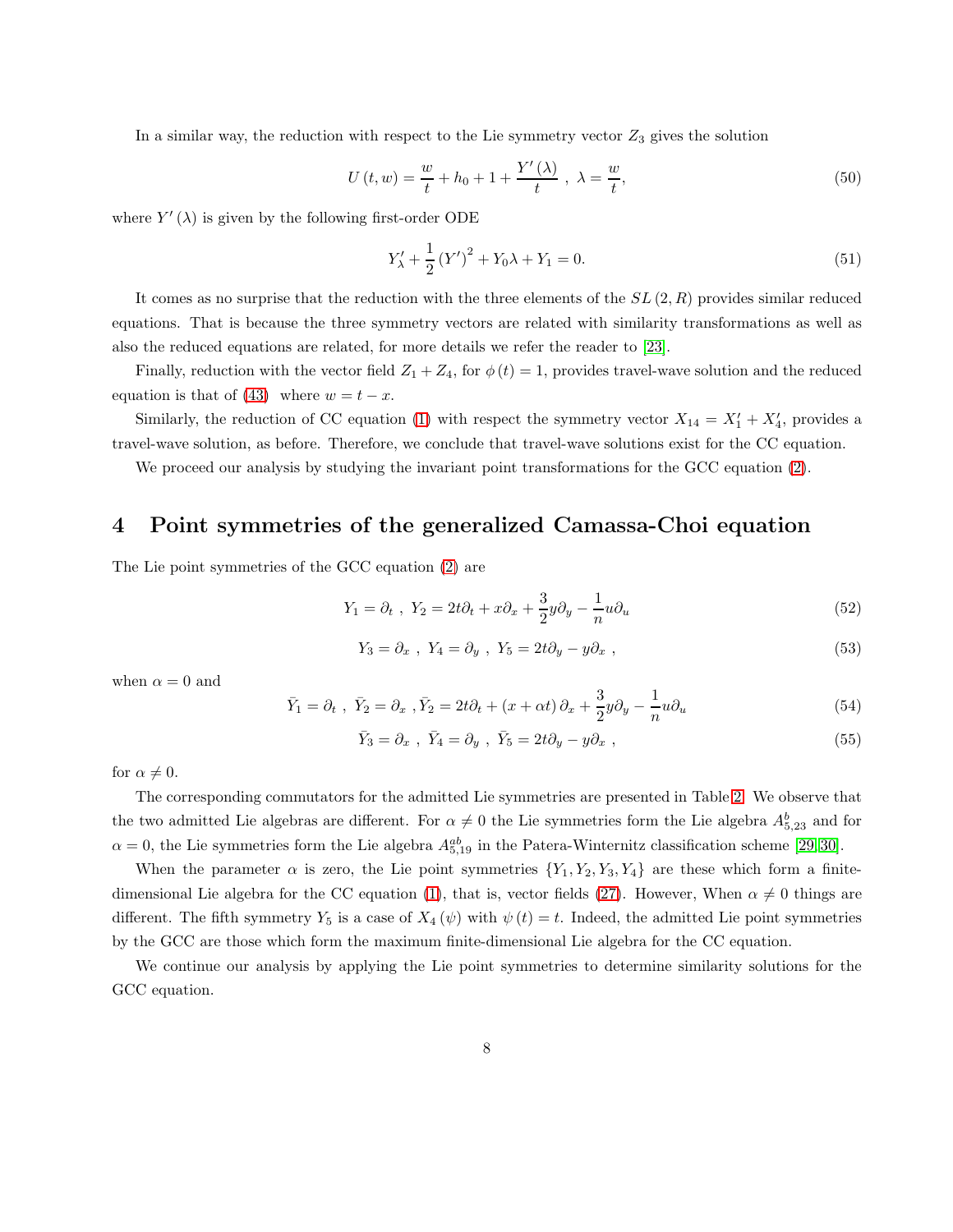<span id="page-8-0"></span>

| $\rightarrow$ | $Y_1$                      | $Y_2$                   | $Y_3$       | $Y_4$                   | $Y_5$                  |
|---------------|----------------------------|-------------------------|-------------|-------------------------|------------------------|
| $\bar{Y}_1$   |                            | $2Y_1 + \alpha Y_3$     | 0           |                         | $2Y_4$                 |
| $\bar Y_2$    | $-(2\bar{Y}_1+\alpha Y_3)$ | $\theta$                | $-\bar Y_3$ | $-\frac{3}{2}\bar{Y}_4$ | $\frac{1}{2}\bar{Y}_5$ |
| $\bar Y_3$    |                            | $\bar{Y}_3$             |             |                         |                        |
| $\bar Y_4$    |                            | $rac{3}{2}\bar{Y}_4$    |             |                         | $-\overline{Y}_3$      |
| $\bar Y_5$    | $-2\bar{Y}_4$              | $-\frac{1}{2}\bar{Y}_5$ |             | $\overline{Y_3}$        |                        |

Table 2: Commutators of the admitted Lie point symmetries by the GCC

### 4.1 Similarity Solutions for the generalized Camassa-Choi equation

As in the case of the CC we consider the similarity transformation provided by the vector field  $Y_{34} = Y_3 + Y_4$ , because it is the similarity transformation which provides a reduced equation which inherits symmetry vectors. Hence, we find that the GCC equation [\(2\)](#page-1-0) is reduced to

<span id="page-8-1"></span>
$$
U_{www} + U_{wt} + nU^{n-1} (U_w)^2 + (U^n + 1 - \alpha) U_{ww} = 0,
$$
\n(56)

where  $u(t, x, y) = U(t, w)$  and  $w = x - y$ . We observe that equation [\(56\)](#page-8-1) reduces into [\(38\)](#page-5-0) when  $n = 1$ .

For  $n \neq 1$ , we calculate the Lie point symmetries of [\(56\)](#page-8-1) which are we found to be

$$
\bar{Z}_1 = \partial_t
$$
,  $\bar{Z}_2 = \partial_w$  and  $\bar{Z}_3 = 2t\partial_t + (t(1+\alpha) - w)\partial_w - \frac{1}{n}U\partial_u$ .

The application of the Lie symmetry vector  $\bar{Z}_{12} = \partial_t + \partial_w$  in [\(56\)](#page-8-1) provides the travel-wave solution

$$
Y_{\sigma\sigma\sigma} + nY^{n-1} (Y_{\sigma})^2 + (Y^n - \alpha - 2) Y_{\sigma\sigma} = 0, \ U(t, w) = Y(\sigma) , \ \sigma = w - t. \tag{57}
$$

The latter equation can be easily integrated by quadratures as follows

$$
Y_{\sigma} + \frac{1}{n+1}Y^{n+1} + (2+A)Y + Y_1\sigma + Y_0 = 0.
$$
\n(58)

On the other hand, the reduction of [\(56\)](#page-8-1) with respect to the similarity transformation provided by the vector field  $\bar{Z}_3$  provides

$$
U\left(t, w\right) = H\left(\zeta\right) t^{-\frac{1}{2n}}, \ \zeta = \frac{w + t\left(1 + \alpha\right)}{\sqrt{t}}\tag{59}
$$

where  $H(\zeta)$  satisfies the third-order ordinary differential equation

<span id="page-8-2"></span>
$$
2nHH_{\zeta\zeta\zeta} + nH\left(2H^{n} - \zeta\right)H_{\zeta\zeta} - \left((n+1)H - 2n^{2}H^{n}H_{z}\right)H_{z} = 0.
$$
\n(60)

Equation [\(60\)](#page-8-2) can be integrated as follows

<span id="page-8-3"></span>
$$
H_{\zeta\zeta} - \frac{1}{2n}H + \left(H^n - \frac{\zeta}{2}H\right)H_{\zeta} + H_1 = 0.
$$
 (61)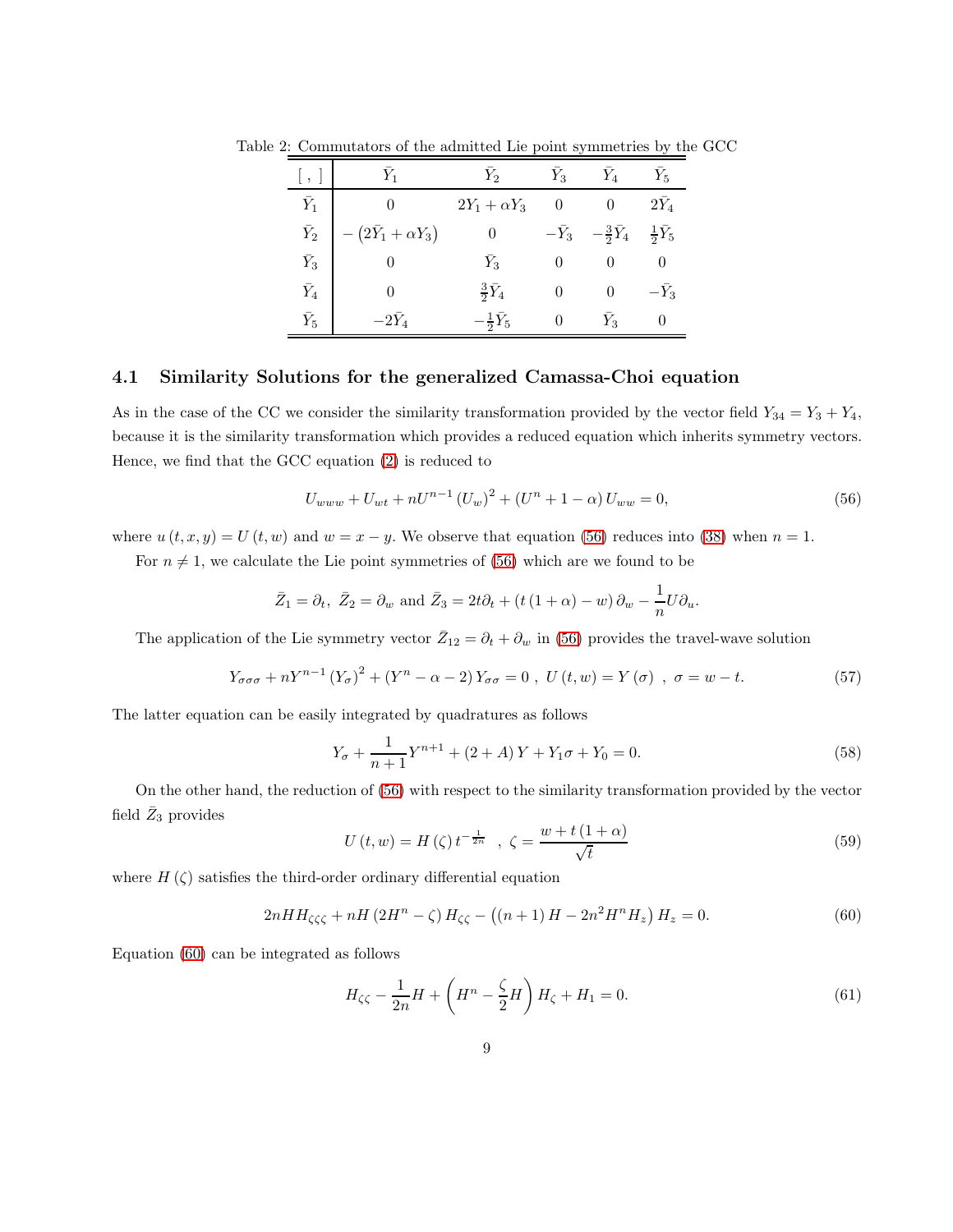

<span id="page-9-1"></span>Figure 1: Qualitative evolution of  $H(\zeta)$  as it is given by the differential equation [\(61\)](#page-8-3) for initial conditions  $H(0) = 1$  and  $H_{\zeta}(0) = -0.5$ . The plots are for  $H_1 = 0$  and  $n = 2$  (red line),  $n = 3$  (blue line) and  $n = 5$ (yellow line).

The latter equation does not admit any point symmetry and we cannot perform further reduction. However in [1](#page-9-1) we present some numerical solutions. What is also important to mention is that in equation [\(61\)](#page-8-3) parameter  $\alpha$  plays no role. Hence the same reduction holds and for the case  $\alpha = 0$ .

## <span id="page-9-0"></span>5 Conclusions

In this work, we applied the theory of symmetries of differential equations in order to determine exact similarity solutions for the Camassa-Choi equation [\(1\)](#page-0-0) and its generalization [\(2\)](#page-1-0). CC equation describes weakly nonlinear internal waves in a two-fluid system and it can be seen as the two-dimensional generalization of the Benjamin-Ono.

For the CC equation we found that it is invariant under an infinity-dimensional Lie algebra, with maximum finite Lie subalgebra of dimension five. That five-dimensional subalgebra is the one which form the complete group of invariant one-parameter point transformations for the GCC equation.

We apply the Lie point symmetries and we prove the existence of similarity solutions in the two-dimensional plane  $\{x, y\}$ . Specifically, we found that the similarity solutions can be expressed in terms of quadratures.

Surprisingly, the CC equation under the application of similarity transformations can be reduced into a three-dimensional ordinary differential equation which is invariant under the  $SL(3, R)$ , where all the possible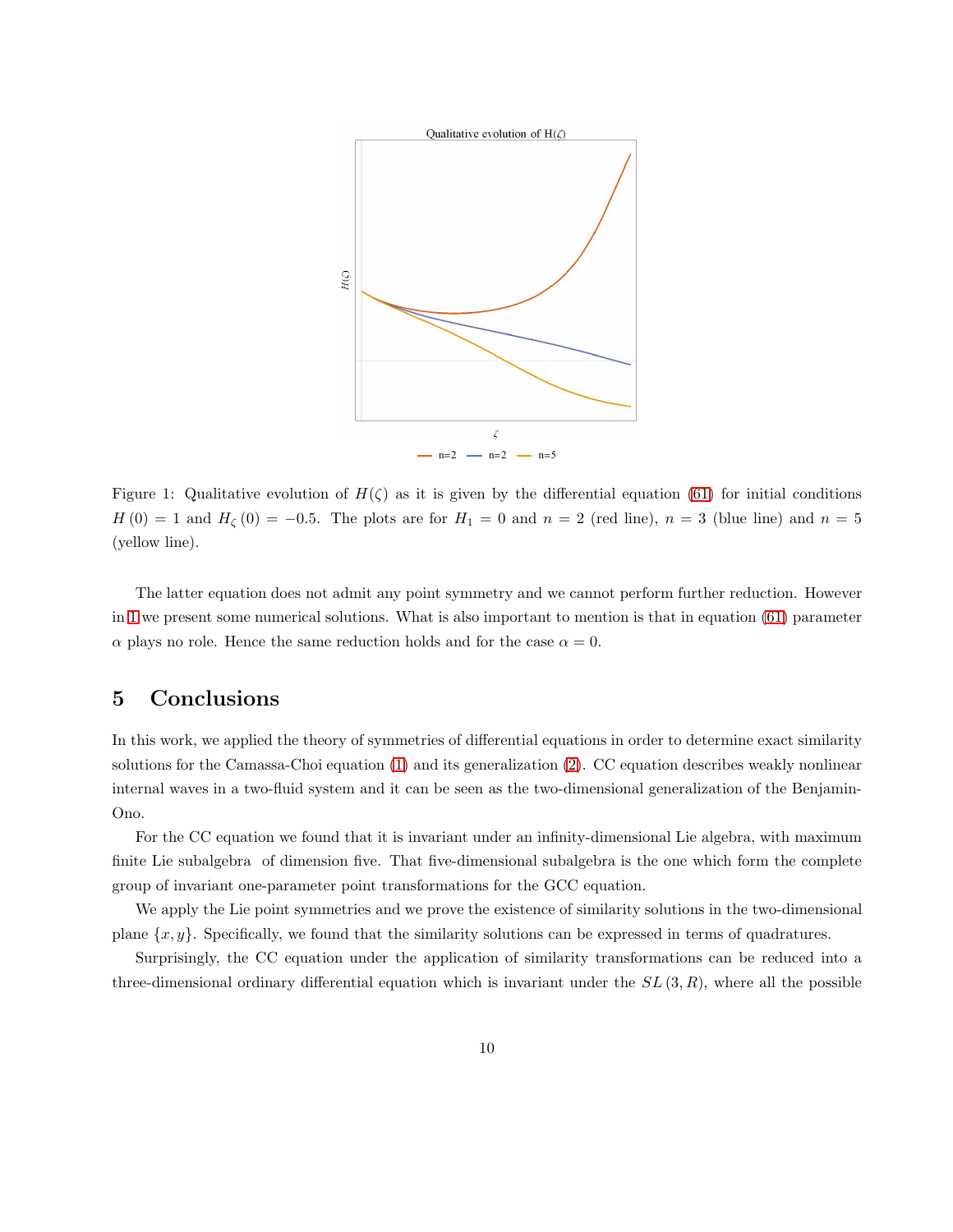reductions provide similarity solutions related under point transformations.

In a future work we plant to study the physical properties of those new similarity solutions.

## <span id="page-10-0"></span>References

- <span id="page-10-1"></span>[1] W. Choi and R. Camassa. J. Fluid Mech. 313, 83 (1996)
- <span id="page-10-2"></span>[2] B. Harrop-Griffiths and J.L. Marzula, Nonlinearity 31, 1868 (2018)
- [3] A. Paliathanasis, K. Krishnakumar, K.M. Tamizhmani and P.G.L. Leach, Mathematics 4, 28 (2016)
- [4] X. Xin, Appl. Math. Lett. 55, 63 (2016)
- [5] X. Xin, Acta Phys. Sin. 65, 240202 (2016)
- [6] N. Kallinikos and E. Meletlidou, J. Phys. A: Math. Theor. 46, 305202 (2013)
- [7] S. Jamal and A. Paliathanasis, J. Geom. Phys. 117, 50 (2017)
- <span id="page-10-3"></span>[8] G.M. Webb, J. Phys A: Math. Gen. 23, 3885 (1990)
- <span id="page-10-4"></span>[9] P.G.L. Leach, J. Math. Anal. Appl. 348, 487 (2008)
- <span id="page-10-5"></span>[10] M.S. Velan and M. Lakshmanan, Int. J. Non-linear Mech. 31, 339 (1996)
- <span id="page-10-6"></span>[11] M. Pandey, Int. J. Nonl. Sc. Num. Sim. 16, 337 (2015)
- <span id="page-10-7"></span>[12] A. Paliathanasis, Zeitschrift für Naturforschung A, in press  $[DOI:10.1515/zna-2019-0063]$
- <span id="page-10-8"></span>[13] V.N. Chetverikov, Acta Appl. Math. 56, 121 (1999)
- [14] S. Szatmari and A. Bihlo, Comm. Nonl. Sci. Num. Sim. 19, 530 (2014)
- <span id="page-10-9"></span>[15] A.A. Chesnokov, J. Appl. Mech. Techn. Phys. 49, 737 (2008)
- [16] A.A. Chesnokov, Eur. J. Appl. Math. 20, 461 (2009)
- <span id="page-10-10"></span>[17] X. Xin, L. Zhang, Y. Xia and H. Liu, Appl. Math. Lett. 94, 112 (2019)
- <span id="page-10-11"></span>[18] A. Paliathanasis, Physica Scripta, in press [DOI: 10.1088/1402-4896/ab32ad]
- <span id="page-10-12"></span>[19] C.E. Keing, G. Ponce and L. Vega, Transactions of the American Mathematical Society 342, 155 (1994)
- [20] G.W. Bluman and S. Kumei, Symmetries and Differential Equations, Springer-Verlag, New York, (1989)
- [21] P.J. Olver, Applications of Lie Groups to Differential Equations, Springer-Verlag, New York, (1993)